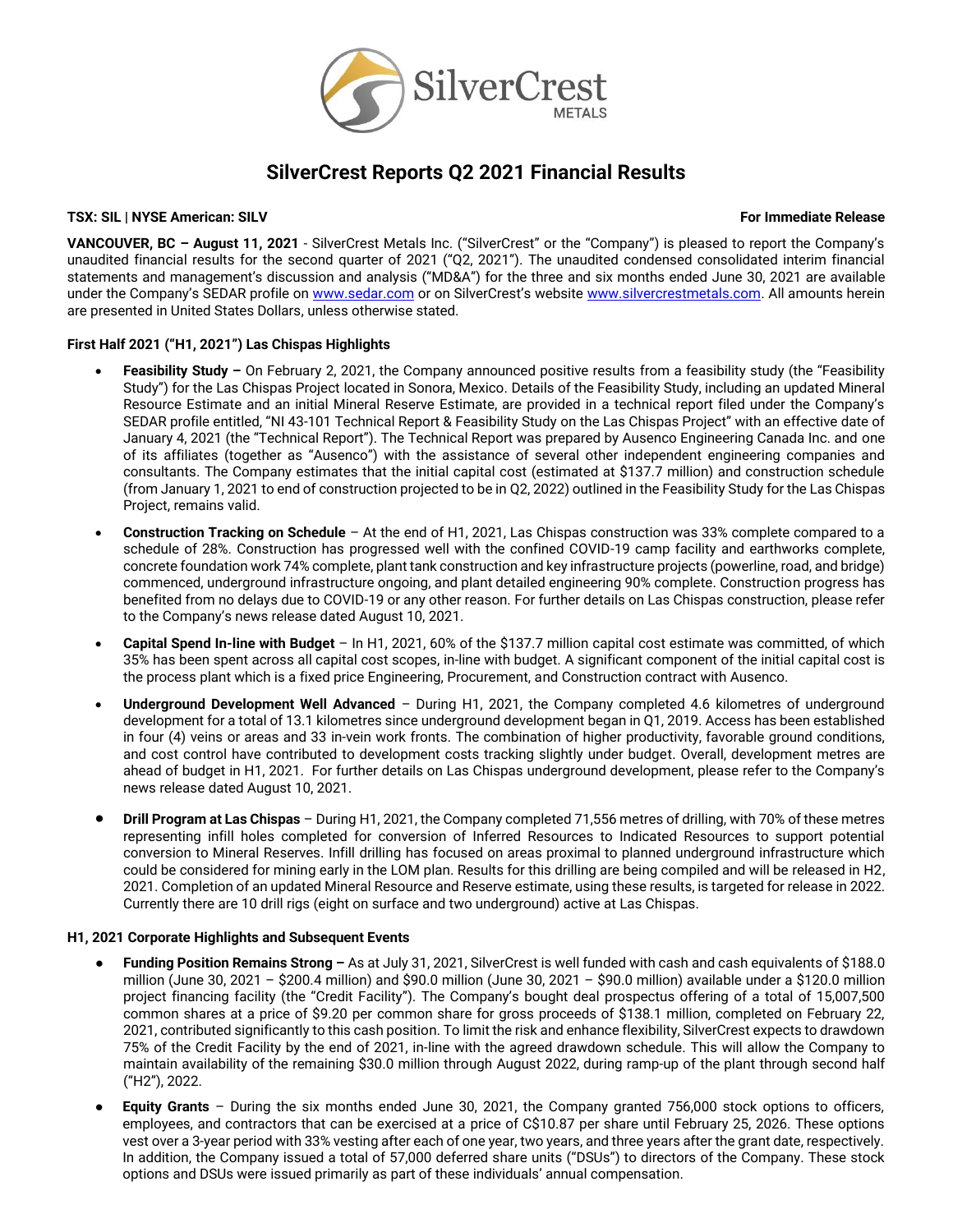- **Stock Incentive Plans -** On June 15, 2021, the shareholders of the Company approved the adoption of a new Equity Share Unit Plan ("SU Plan") pursuant to which the Company may grant restricted share units ("RSUs"), performance share units ("PSUs") and DSUs. The SU Plan provides for up to 1.5% of the outstanding common shares of the Company from time to time to be issuable to settle share units granted under the SU Plan. With the implementation of the SU Plan, the Company's former cash-settled Deferred Share Unit Plan is being phased out and no new awards of DSUs will be granted under that plan. In conjunction with the adoption of the SU Plan, the Board of Directors of the Company reduced the percentage allocation for the Company's Stock Option Plan to 5.5% (from 10%) of the outstanding common shares of the Company from time to time.
- **Appointment of Clifford Lafleur -** Subsequent to June 30, 2021, the Company appointed Clifford Lafleur as Vice President, Technical Services. Please refer to SilverCrest's news release dated July 26, 2021.

# **COVID-19**

The Company continues to adjust to the unprecedented COVID-19 conditions. The Company's COVID-19 prevention measures continue to be critical for construction at Las Chispas. Positivity rates prior to site access remained low in H1, 2021 (below 2%) and no serious occurrences have been recorded at site, which has been a key element in maintaining the schedule and budget. SilverCrest has included some contingency in the schedule in the case of a COVID-19 outbreak and this remains unused. Please refer to the MD&A for the three and six months ended June 30, 2021 for further information.

# **Las Chispas Expenditures**

During H1, 2021, the Company recorded \$27.6 million as development expenditures under mineral property, plant and equipment, for the Las Chispas Project, which primarily consisted of:

- decline construction and underground working of \$11.4 million;
- drilling costs of \$6.4 million;
- field and administrative costs of \$4.1 million; and
- salaries and remuneration of \$2.1 million.

The Company also recorded additions, during H1, 2021, of \$35.2 million related to the Las Chispas Project as mineral property, plant and equipment for various items which was primarily construction in progress.

# **El Picacho ("Picacho")**

The Company completed 39,771 metres of drilling at Picacho during H1, 2021 and incurred a total of \$4.4 million for the Picacho property under exploration and evaluation expenditures during this period. As of June 30, 2021, the Company had drilled an estimated cumulative 45,593 metres (169 drill holes) since acquiring the Picacho property in Q3, 2020. Currently there are three surface rigs active at El Picacho. Refer to the Company's news release dated February 24, 2021 for the initial drill results for Picacho.

# **Financial Results**

At June 30, 2021, the Company held \$200.4 million as cash and cash equivalents. The primary factors that contributed to the increase in cash and cash equivalents from December 31, 2020 to June 30, 2021 include \$131.2 million generated by financing activities net of associated costs, including the completion of a bought deal prospectus offering on February 22, 2021, for \$138.1 million, and the exercise of stock options. These cash inflows were primarily offset by \$55.6 million paid towards mineral property, plant, and equipment. Furthermore, the cash inflows were also offset by \$16.5 million paid on the Company's operating activities, which was primarily made up of \$4.4 million incurred on the exploration program at Picacho, \$2.1 million paid on accounts payable and accrued liabilities and \$2.7 million paid on net value-added taxes. At June 30, 2021, the Company had value-added taxes ("IVA") receivable in Mexico of \$15.2 million (December 31, 2020 – \$12.2 million). The Company received aggregate IVA refunds of \$4.7 million during H1, 2021, and \$0.6 million subsequent to June 30, 2021 to the date of this news release.

The Company has financed its operations to date through the issuance of common shares and debt. The Company currently has no operations from which to derive revenues. During the six months ended June 30, 2021, comprehensive loss was \$21.7 million (H1, 2020 – \$24.7 million).

The Qualified Person under National Instrument 43-101 Standards of Disclosure for Mineral Projects for this news release is N. Eric Fier, CPG, P.Eng, and CEO for SilverCrest, who has reviewed and approved its contents.

# **ABOUT SILVERCREST METALS INC.**

SilverCrest is a Canadian precious metals exploration and development company headquartered in Vancouver, BC, that is focused on new discoveries, value-added acquisitions and targeting production in Mexico's historic precious metal districts. The Company's top priority is on the high-grade, historic Las Chispas mining district in Sonora, Mexico, where it has completed a feasibility study on the Las Chispas Project and is proceeding with mine construction. Startup of production at the Las Chispas Mine is targeted for mid-2022. SilverCrest is the first company to successfully drill-test the historic Las Chispas Property resulting in numerous high-grade precious metal discoveries. The Company is led by a proven management team in all aspects of the precious metal mining sector, including taking projects through discovery, finance, on time and on budget construction, and production.